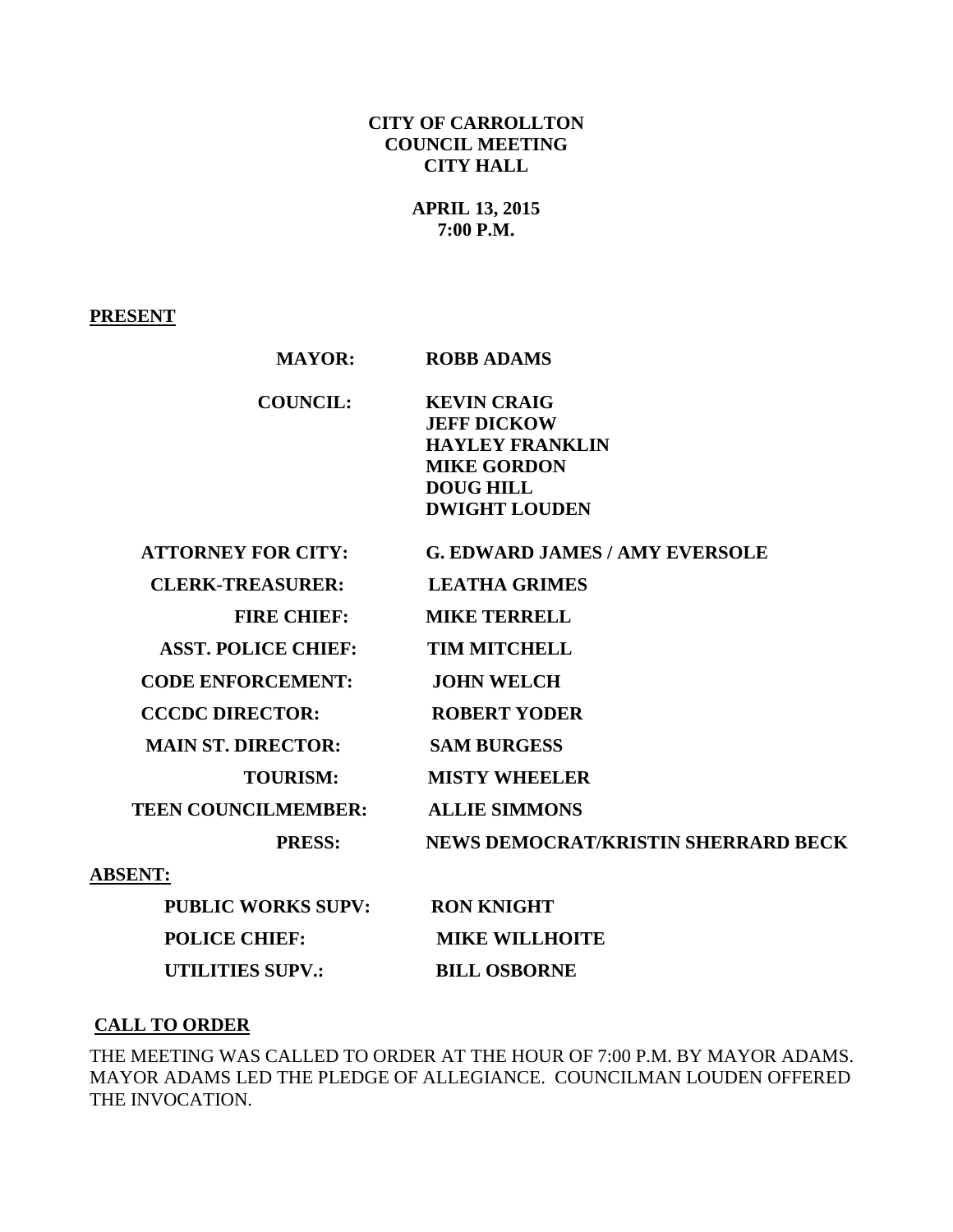**RECOGNITION OF GUESTS**

THERE WERE NO GUESTS PRESENT.

## **APPROVAL OF MINUTES: REGULAR MEETING: 3/23/2015**

## **THE MOTION WAS MADE BY COUNCILMAN GORDON AND SECONDED BY COUNCILMAN CRAIG AND DULY CARRIED TO ACCEPT THE MINUTES AS PRESENTED FOR THE REGULAR MEETING OF 3/23/15.**

**AYES 6 NAYS 0**

**APPROVAL OF MINUTES: SPECIAL MEETING: 3/26/15**

**THE MOTION WAS MADE BY COUNCILMAN DICKOW AND SECONDED BY COUNCILMAN LOUDEN AND DULY CARRIED TO ACCEPT THE MINUTES AS PRESENTED FOR THE SPECIAL MEETING OF 3/26/15.**

**AYES 6 NAYS 0**

### **RE-APPOINTMENT TO UTILITIES COMMISSION: ADAM RAKER-EXP.4/30/15**

**THE MOTION WAS MADE BY COUNCILMAN GORDON AND SECONDED BY COUNCILMAN CRAIG AND DULY CARRIED TO RE-APPOINT ADAM RAKER TO THE UTILITIES COMMISSION WITH THE NEW TERM TO BE FROM 5/1/2015 – 4/30/2018.**

**AYES 6 NAYS 0**

**RE-APPOINTMENT TO HOUSING AUTHORITY COMMISSION: MATTHEW LIPE-EXPIRES 4/30/15**

**THE MOTION WAS MADE BY COUNCILMAN DICKOW AND SECONDED BY COUNCILMAN CRAIG AND DULY CARRIED TO RE-APPOINT MATTHEW LIPE TO THE HOUSING AUTHORITY WITH THE NEW TERM TO BE FROM 5/1/2015-4/30/2019.**

**AYES 6 NAYS 0**

### **2ND READING ORDINANCE #2015-04: AN ORDINANCE ESTABLISHING THE SALARY SCALE FOR THE 2015-16 FISCAL YEAR OF THE CITY OF CARROLLTON**

ATTORNEY FOR THE CITY, ED JAMES, READ A SUMMARY OF THE ORDINANCE.

**THE MOTION WAS MADE BY COUNCILMAN LOUDEN AND SECONDED BY COUNCILMAN GORDON AND DULY CARRIED TO APPROVE ORDINANCE #2015-04: AN ORDINANCE ESTABLISHING THE SALARY SCALE FOR THE 2015-16 FISCAL YEAR OF THE CITY OF CARROLLTON.**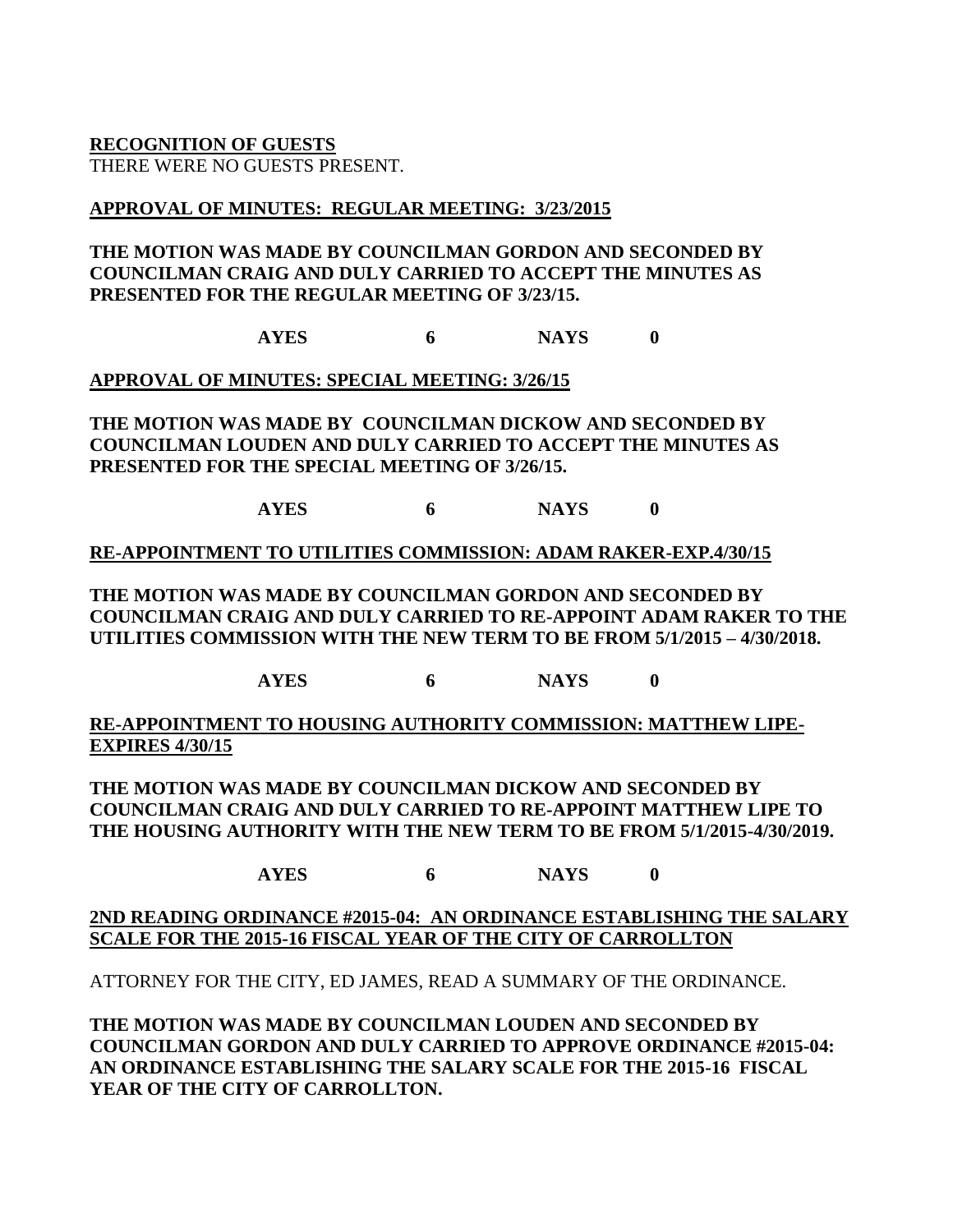## **RESOLUTION #2015-09: AUTHORIZING OFFICIALS TO SIGN FOR ACCOUNTS WITH CARROLLTON FEDERAL BANK**

ATTORNEY FOR THE CITY, ED JAMES, READ THE RESOLUTION.

**THE MOTION WAS MADE BY COUNCILMAN LOUDEN AND SECONDED BY COUNCILMAN GORDON AND DULY CARRIED TO APPROVE RESOLUTION #2015-09: AUTHORIZING OFFICIALS TO SIGN FOR ACCOUNTS WITH CARROLLTON FEDERAL BANK.**

**AYES 6 NAYS 0**

### **COMPREHENSIVE PLAN PROPOSED REVISION**

THE MAYOR AND ATTORNEY, AMY EVERSOLE, EXPLAINED TO COUNCIL THAT BEFORE COUNCIL COULD ASK THE PLANNING & ZONING COMMISSION TO LOOK AT CHANGING THE C-1 ZONING REGULATIONS THAT THE COMPREHENSIVE PLAN WOULD HAVE TO BE REVISED. MAYOR ADAMS WILL TRY TO FIND SOMEONE TO ASSIST WITH THAT PROBABLY MEGAN SANDFOSS AT NKADD. HE EXPLAINED THAT COUNCIL WOULD NEED TO FORMALLY WITHDRAW THEIR REQUEST TO PLANNING & ZONING TO LOOK AT THE ZONING ORDINANCE.

**THE MOTION WAS MADE BY COUNCILMAN DICKOW AND SECONDED BY COUNCILMAN LOUDEN AND DULY CARRIED TO FORMALLY REMOVE THE REQUEST FOR THE PLANNING & ZONING COMMISSION TO PURSUE CHANGES IN THE ZONING TEXT FOR THE C-1 DISTRICT.**

**AYES 6 NAYS 0**

#### **NEW BUSINESS**

### **A. REQUEST TO USE POINT PARK – CHAMBER OF COMMERCE FOR COLOR RUN-SEPT. 19, 2015.**

THE MAYOR PRESENTED A REQUEST FROM THE CHAMBER OF COMMERCE FOR THE USE OF POINT PARK FOR A COLOR RUN ON SEPT. 19, 2015 IN THE MORNING. THEY WON'T NEED THE BOAT RAMPS.

**THE MOTION WAS MADE BY COUNCILMAN CRAIG AND SECONDED BY COUNCILMAN GORDON AND DULY CARRIED TO APPROVE THE REQUEST TO USE POINT PARK FOR THE CHAMBER OF COMMERCE COLOR RUN ON 9/19/15. AYES 6 NAYS 0**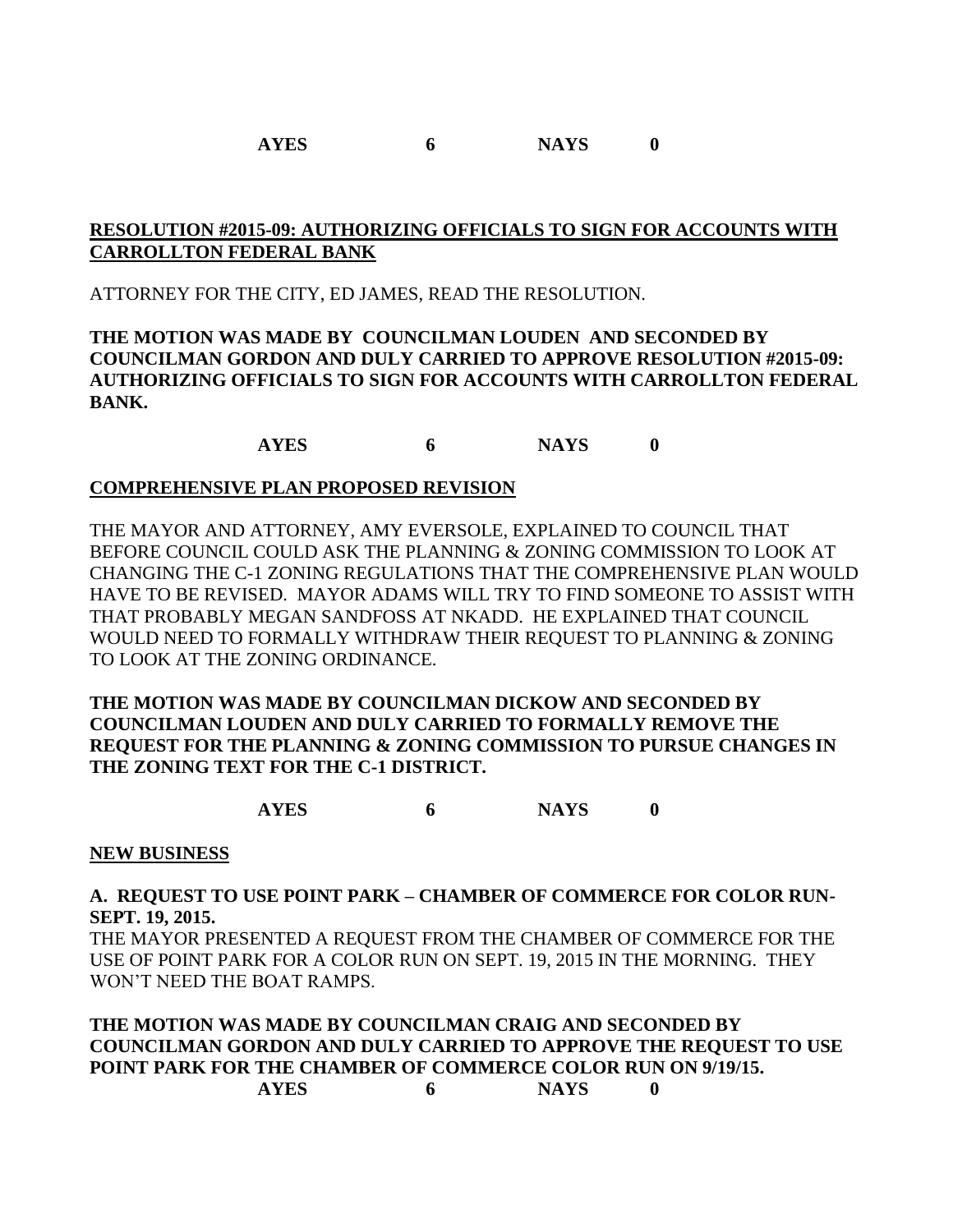### **DEPARTMENT REPORTS:**

**A. TEEN COUNCIL -** ALLIE SIMMONS SAID THAT THE SCHOOLS HAD BEEN ON SPRING BREAK LAST WEEK AND WAS PREPARING FOR PROM THIS SATURDAY NIGHT.

**B**. **PUBLIC WORKS** – RON KNIGHT WAS NOT PRESENT.

**C. UTILITIES –** BILL OSBORNE WAS NOT PRESENT.

**D. CCCDC** – BOB YODER GAVE AN UPDATE ON THE RECREATIONAL TRAILS GRANT. IT WAS SUBMITTED ON 3/31/15 FOR \$140,000 AND IS A 50/50 MATCH GRANT. HE IS NOW WORKING ON A LAND, WATER AND CONSERVATION GRANT FOR \$60,000, ALSO A 50/50 MATCHING GRANT WHICH WOULD BE USED TO PAVE THE WALKING PATH FROM POINT PARK TO THE CAMPGROUND. THE QUESTION WAS ASKED BY COUNCILMAN CRAIG IF THE COST OF LIGHTS WAS INCLUDED IN THE GRANT. MR. YODER SAID NO. AFTER SOME DISCUSSION IT WAS DECIDED TO HAVE HIM ADD \$20,000 TO THE AMOUNT OF THE GRANT FOR LIGHTS. THIS WILL BE DUE AT THE END OF APRIL. HE WILL BRING A RESOLUTION AT THE NEXT MEETING.

**E. TOURISM –** MISTY WHEELER SAID SHE HAS BEEN WORKING ON A TRAIL TOWN APPLICATION. SHE EXPLAINED THAT THIS HAS NOTHING TO DO WITH THE TRAIL GRANTS THAT BOB YODER IS WORKING ON BUT RATHER IS THE IDEA THAT THIS IS A TOWN THAT IS FRIENDLY TO HIKERS. THERE ARE THIRTY APPLICATIONS IN THE STATE OF KENTUCKY WITH ONLY THREE CITIES CERTIFIED SO FAR. SHE WOULD LIKE CARROLLTON TO BE THE FIRST ON THE KENTUCKY RIVER TO BE CERTIFIED.

**F. POLICE DEPARTMENT –** TIM MITCHELL SAID THE NEW POLICE CAR, UNIT 129, HAD BEEN DELIVERED AND WOULD BE IN SERVICE BY THE END OF THE MONTH ONCE ALL THE EQUIPMENT IS INSTALLED. HE ALSO COMMENTED THAT THE NEW CHAPLAIN, PASTOR TIM POLLEY, IS DOING A WONDERFUL JOB AND THEY ARE MOST APPRECIATIVE.

**G. FIRE DEPARTMENT –** MIKE TERRELL SAID THAT A HYDRAULIC CYLINDER ON THE LADDER TRACK IS LEAKING. ALPHA MECHANICAL CAME DOWN TO LOOK AT IT. IT WILL HAVE TO BE OUT OF SERVICE FOR AWHILE WHEN IT IS WORKED ON. HE SAID HE WOULD ASK ANOTHER FIRE DEPT. IF CARROLLTON COULD USE THEIR LADDER TRUCK IF NEEDED. ALSO THE WHITE CASTLE CRAVEMOBILE WILL BE BACK ON MAY  $28^{\text{TH}}$ .

**H. CODE ENFORCEMENT –** JOHN WELCH POINTED OUT IN HIS REPORT THAT HE WOULD LIKE TO SEE THE ADOPTION OF THE KENTUCKY RESIDENTIAL CODE AND THE PROPERTY MAINTENANCE CODE. IT WAS DECIDED THAT WOULD NEED TO BE DONE BY ORDINANCE. HE WILL WORK WITH AMY EVERSOLE ON DRAFTING AN ORDINANCE TO BE BROUGHT BEFORE COUNCIL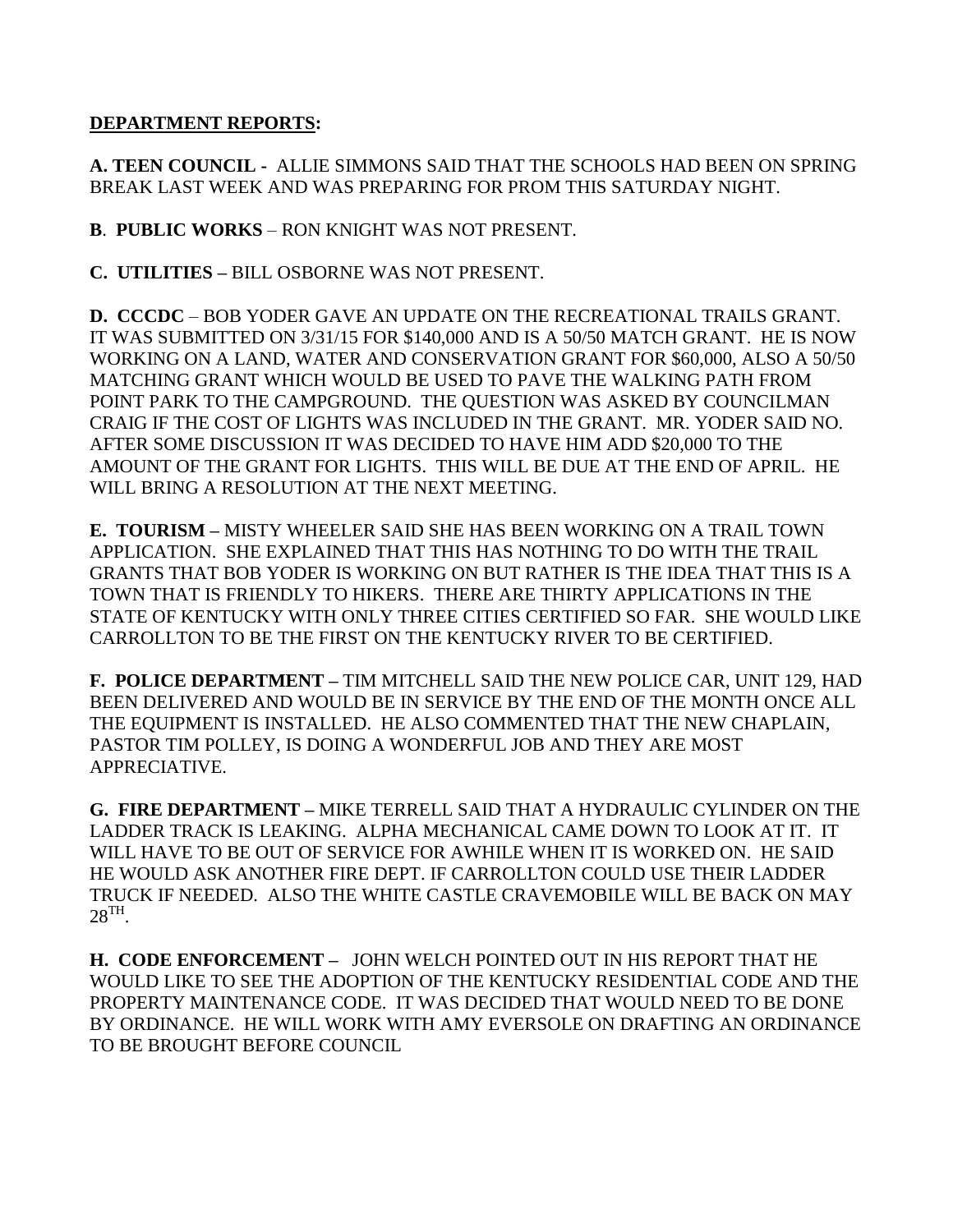**I. MAIN STREET –** SAM BURGESS REPORTED THAT CARROLLTON MAIN STREET HAD RECEIVED 2015 ACCREDITATION FROM BOTH THE NATIONAL AND STATE MAIN STREET PROGRAMS. A LARGE CROWD WAS AT THE EASTER ON THE SQUARE EVENT PARTIALLY DUE TO BEAUTIFUL WEATHER. HE ALSO REPORTED THAT ON SAT. 5/16 THERE WILL BE BUY, SELL OR TRADE ON MAIN. HE REQUSTED THAT MAIN STREET BE CLOSED BETWEEN 5TH AND 4TH STREETS FROM 8:00 A.M. TO 2:00 P.M.

**THE MOTION WAS MADE BY COUNCILMAN CRAIG AND SECONDED BY COUNCILMAN DICKOW AND DULY CARRIED TO GRANT THE REQUEST TO CLOSE MAIN STREET ON 5/16 FROM 8:00 A.M. TO 2:00 P.M. FROM 4TH STREET TO 5TH STREET.**

## **AYES 6 NAYS 0**

MR. BURGESS ALSO REPORTED THAT THE CARROLL COUNTY ARTS BOARD WILL BE HAVING THEIR PROGRESSIVE DINNER ON 6/27 FROM 4:30 – 5:00 P.M. THE TICKETS WILL BE \$30.00 EACH. JEWELL'S WILL BE CATERING THE MAIN COURSE AT THE METHODIST CHURCH WITH APPETIZERS AT PAT'S PLACE AND DESSERT AT POINT PARK. THE GROUP REQUESTED USE OF THE PAVILLION.

## **THE MOTION WAS MADE BY COUNCILMAN CRAIG AND SECONDED BY COUNCILMAN DICKOW AND DULY CARRIED TO ALLOW THE USE OF THE PAVILLION BY THE CARROLL COUNTY ARTS BOARD ON 6/27.**

**AYES 6 NAYS 0**

## **MAYOR'S REPORTS**

.

A. MAYOR ADAMS REPORTED THAT A NEW BUSINESS, INNOVATED DESIGN, HAD OPENED TODAY. IT REPURPOSES OLD FURNITURE AND ALSO CARRIES CARDS AND GIFT ITEMS. HE WAS PRESENT FOR THE RIBBON CUTTING.

B. THE MAYOR HAD A REQUEST FOR A STREET CLOSURE FROM TRACEY REYNOLDS FOR "MUSIC FOR THE CURE" WHICH IS A RELAY FOR LIFE FUNDRAISER. IT WOULD BE ON 5/16 FROM 2:00 – 5:00 P.M. ON MAIN STREET IN THE BLOCK IN FRONT OF THE TIKI BAR. THIS WAS DONE LAST YEAR ALSO.

**THE MOTION WAS MADE BY COUNCILMAN GORDON AND SECONDED BY COUNCILMAN DICKOW AND DULY CARRIED TO APPROVE THE STREET CLOSING REQUEST FOR 5/16 ON MAIN STREET IN FRONT OF THE TIKI BAR FROM 2:00 -5:00 P.M.**

**AYES 6 NAYS 0**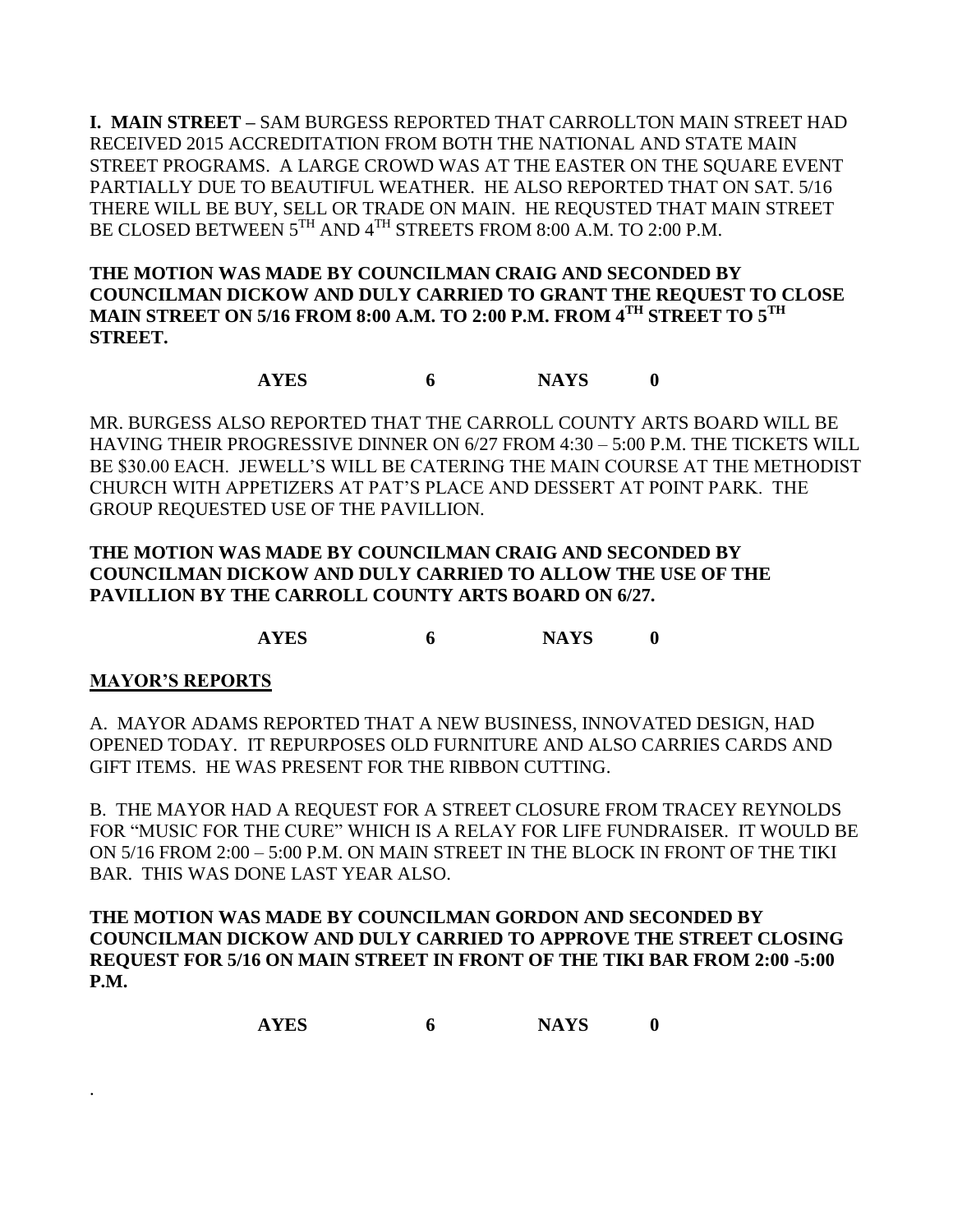### **EXECUTIVE SESSION: PER KRS 61.810(C): PENDING LITIGATION**

**THE MOTION WAS MADE BY COUNCILMAN LOUDEN AND SECONDED BY COUNCILMAN DICKOW AND DULY CARRIED TO GO INTO EXECUTIVE SESSION FOR THE PURPOSE OF PROBABLE OR PENDING LITIGATION AT THE HOUR OF 8:17 P.M.**

**AYES 6 NAYS 0**

**THE MOTION WAS MADE BY COUNCILMAN HILL AND SECONDED BY COUNCILMAN DICKOW AND DULY CARRIED TO RETURN FROM EXECUTIVE SESSION AT THE HOUR OF 8:35 P.M.**

**AYES 6 NAYS 0**

COUNCILMAN CRAIG LEFT WHEN COUNCIL RETURNED FROM EXECUTIVE SESSION.

**THE MOTION WAS MADE BY COUNCILMAN LOUDEN AND SECONDED BY COUNCILMAN GORDON AND DULY CARRIED TO AUTHORIZE THE MAYOR AND ATTORNEY FOR THE CITY TO REQUEST AN ADMINISTRATIVE HEARING WITH THE KENTUCKY RETIREMENT SYSTEM REGARDING FORMER EMPLOYEE STEVE ABBOTT.**

**AYES 5 NAYS 0**

**THE MOTION WAS MADE BY COUNCILMAN LOUDEN AND SECONDED BY COUNCILMAN GORDON AND DULY CARRIED TO AUTHORIZE THE ATTORNEY FOR THE CITY TO SUE RITA BROWN FOR REPAYMENT OF EIP FUNDS.**

**AYES 5 NAYS 0**

#### **APPROVAL OF FINANCIAL STATEMENT**

**THE MOTION WAS MADE BY COUNCILMAN GORDON AND SECONDED BY COUNCILWOMAN FRANKLIN AND DULY CARRIED TO APPROVAL THE FINANCIAL STATEMENT.**

**AYES 5 NAYS 0**

#### **APPROVAL OF ACCOUNTS PAID/PAYABLE 3/25/15 – 4/14/15**

**THE MOTION WAS MADE BY COUNCILMAN DICKOW AND SECONDED BY COUNCILMAN LOUDEN AND DULY CARRIED TO APPROVE THE ACCOUNTS PAID/PAYABLE 3/25/15 THROUGH 4/14/15.**